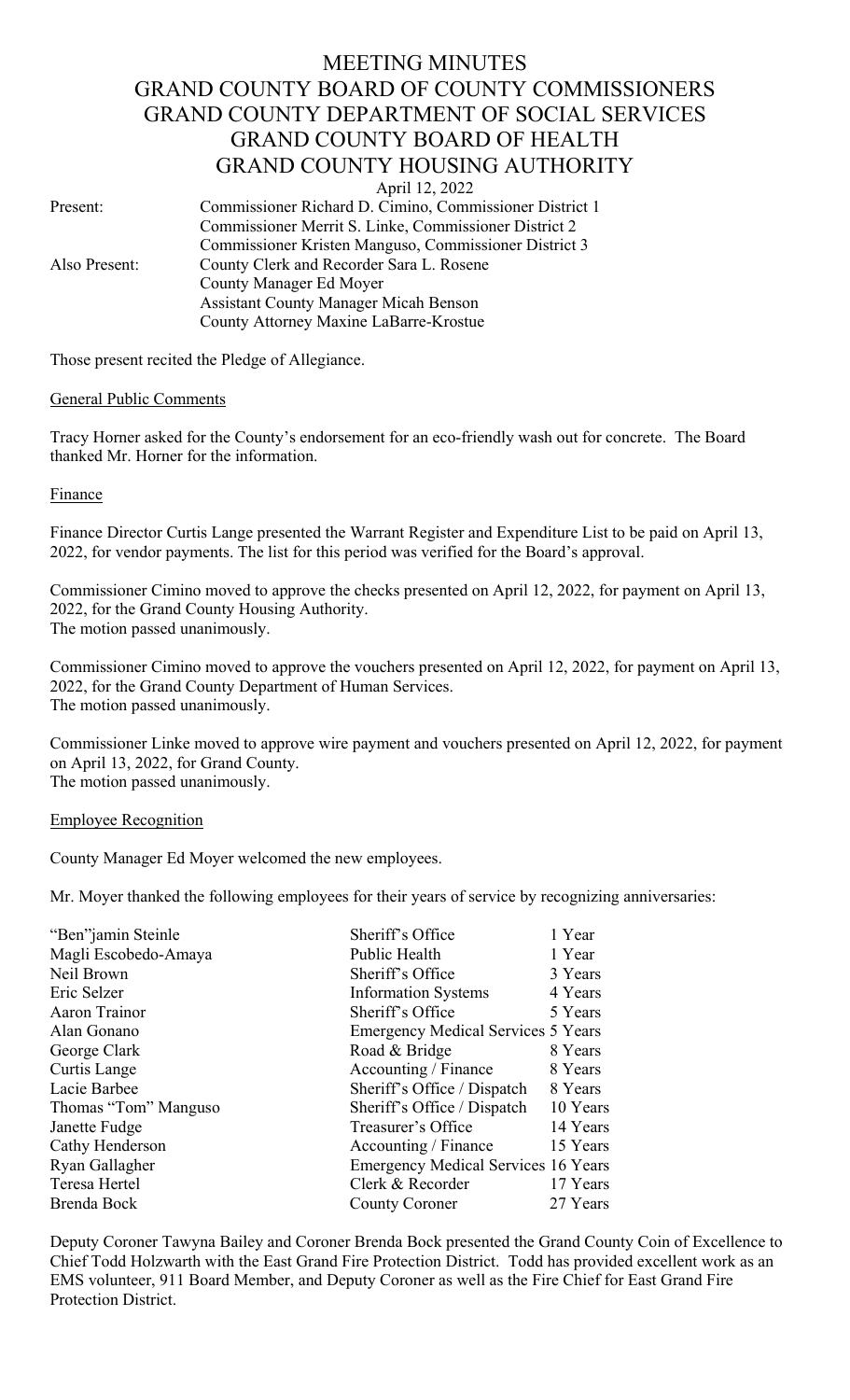Road and Bridge Superintendent Chris Baer stated that Brian Holly will be retiring this week after 43 years, 6 months and 23 days. Mr. Baer stated he will be giving a Coin of Excellence to Mr. Holly for his many years of excellent work for Grand County Road and Bridge.

## Departmental Contracts, Comments, Issues

Commissioner Cimino moved to approve and authorize the Chair to sign a Letter of Agreement for the rental hangars at Granby Airport with the following

| Keith Cooper                   | Hangar 1 |
|--------------------------------|----------|
| Independence Enterprises LLC   | Hangar 2 |
| Strohauer Farms, Inc.          | Hangar 5 |
| Kent Turner                    | Hangar 4 |
| <b>Brett Gingery</b>           | Hangar 3 |
| The motion passed unanimously. |          |

Commissioner Cimino moved to approve Credit Application with US Bank and have the Chair sign. There will be one annual payment due of \$98,255.10 for a total cost of \$627,502.78. With interest, the cost will be \$687,785.72.

The motion passed unanimously.

Commissioner Cimino moved to approve and authorize the Chair to sign the Services Contract between Grand County and CGRS – Granby Shop Fuel System in an amount not to exceed \$13,222.35. The motion passed unanimously.

Commissioner Cimino moved to approve out-of-state travel for David Elthorp and Nathan Opsahl to travel to Jackson, Wyoming for the 2022 National Police Canine Association – Regional K9 Training. The motion passed unanimously.

Mr. Moyer reported that he received information from the Sheriff's Office regarding needed work at the Sheriff's Office. The information will be used to apply for community funding grants. The Board gave authorization to move forward with the grant application.

Commissioner Cimino moved to sign the Intergovernmental Agreement for the Fraser River Valley Housing Partnership as presented. The motion passed unanimously.

Clerk and Recorder Sara Rosene presented the revenue for the Clerk's Office for March 2022.

# Treasurer's Report

County Treasurer Frank DeLay presented the monthly Treasurer's report.

# Departmental Contracts, Comments, Issues

EMS Chief Robert Good reported that three of the ambulances are out of service. For the 13 year-old ambulance, the cost to replace the engine will be \$26,000. For another 13 year-old ambulance, the work needed will cost \$15,000. The last ambulance will cost about \$10,000.

Chief Good would like to apply for a grant to get the repair work done. The County may need to cover about 5 percent of the costs if the grant is received.

Commissioner Cimino moved to authorize the EMS Chief to apply for the grant contingent upon legal review and then stamped with the Board signatures. The motion passed unanimously.

## Manager & Attorney Items

Assistant County Manager Micah Benson attended the Fair Board meeting where the Board discussed dissolving the Sales Committee. The Chairperson of the Sale Committee resigned and there are three remaining members. The Sale Committee has two weeks to accomplish its goals for the Fair this year.

Commissioner Cimino moved to approve the updated Airport Hangar Ground Lease. The motion passed unanimously.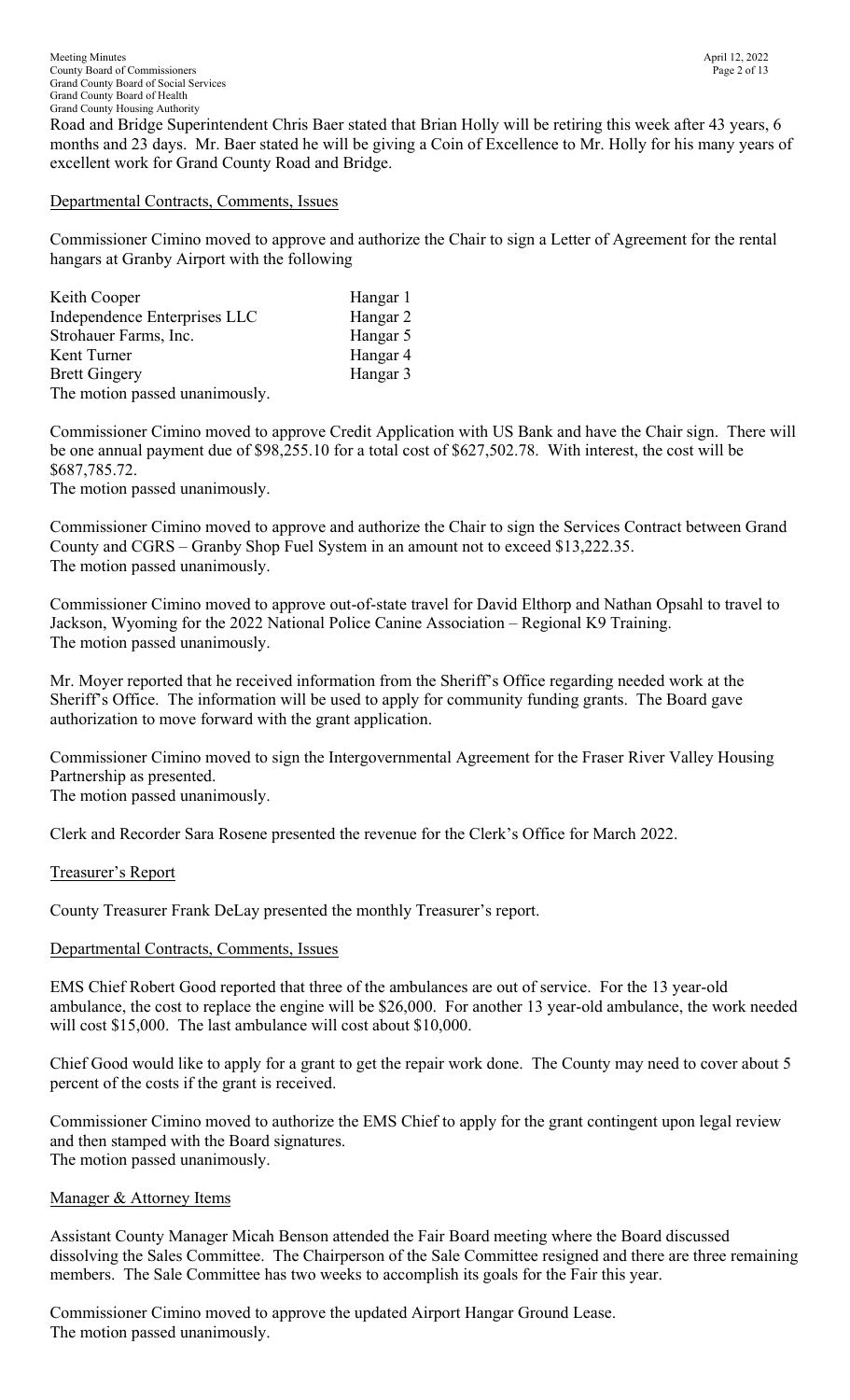Resolution No. 2022-4-1, "APPROVING THE EMPLOYMENT AGREEMENT BETWEEN MAXINE LABARREKROSTUE AND THE BOARD OF COUNTY COMMISSIONERS FOR APPOINTMENT AND EMPLOYMENT AS COUNTY ATTORNEY, EFFECTIVE APRIL 3, 2022"

Resolution No. 2022-4-2, "APPROVING A BUDGET SUPPLEMENT FOR THE OFFICE OF EMERGENCY MANAGEMENT TO FUND HAZARD TREE REMOVAL WORK"

Commissioner Cimino moved to approve the Consent Agenda. The motion passed unanimously.

## Water Protection Update

| Colorado River Headwaters Project<br>•NEPA Watershed Plan EA<br>•Plan EA Public Scoping completed<br>•Consultant finalizing Plan EA document<br>•NRCS in order to issue FONSI in late April<br>•NRCS Chief authorization 30 days after FONSI is signed<br>•Timeline<br>•Project tentatively to start May 2022<br>•Must be completed by September 2023                                                     |                                                                                                                                                                                                                                                                       |
|-----------------------------------------------------------------------------------------------------------------------------------------------------------------------------------------------------------------------------------------------------------------------------------------------------------------------------------------------------------------------------------------------------------|-----------------------------------------------------------------------------------------------------------------------------------------------------------------------------------------------------------------------------------------------------------------------|
| Project Costs and Funding<br>Total (design, engineering, and construction)<br>Funding secured by Project Partners<br><b>NRCS RCPP Funding</b><br>Shortfall:                                                                                                                                                                                                                                               | \$28,192,437<br>\$16,965,060<br>\$5,681,600                                                                                                                                                                                                                           |
| to National Office once Watershed Plan EA is authorized by NRCS Chief.<br>•Grand County made CDS request with Senator Bennet for the same.<br>•Continuing work with Grand County Irrigated Land Company (GCILC) President, attorney, and e<br>engineer to finalize engineering reports and address all concerns re: Pilot Project<br>instrument for Pilot Project<br>•Implementation will be 2022 or 2023 | \$5,545,777<br>•TU and Project Partners requested an additional \$5.545M from NRCS RCPP in March. Request will go<br>•Continue to work with CWCB and Colorado Water Trust on the Substitute Water Supply Plan as legal                                                |
| •Pilot Project<br>•Creates additional in-stream flows in Fraser River for environmental water and other uses (ex. R&B<br>Op's)<br>•Accomplished by Denver Water diverting and using GCMDRC stored shares at Meadow Creek<br>Collection System (i.e. Clinton delivery points)                                                                                                                              | Reservoir, then retiming and delivering same amount of water to upper Fraser via the Moffat or Vasquez                                                                                                                                                                |
| Grand County Mutual Ditch & Reservoir Company<br>Grand County Irrigated Land Company will need to formally approve the Pilot Project<br>$\bullet$<br>Once approved, Grand County Mutual Ditch and Reservoir Company will make formal<br>$\circ$<br>State Engineer approval<br><b>Irrigated Land Company</b><br>•Lease of Additional GCILC Shares -2022                                                    | application to CWCB, requires two Board Meetings for approval, including public notice and<br>Potential ISF compensation. County be used to apply for engineering and leverage<br>needed to fund Vail Ditch improvements to benefit all shareholders and Grand County |
| •GCMDRC looking to lease an additional 58.5 shares in the GCILC<br>•GCMDRC is working on subleasing the shares                                                                                                                                                                                                                                                                                            | •In summary, these shares could ultimately help with the Pilot Project and the mission of the GCMDRC                                                                                                                                                                  |
| Moffat Firming Project<br>Gross Reservoir Expansion:<br>•Raise dam 131 feet to add 77 KAF<br>$\cdot$ April 2022:<br>•Drawing down Gross to 29 KAF<br>•Filling Ralston<br>•Limited flexibility in the system over the next 4-5 years                                                                                                                                                                       |                                                                                                                                                                                                                                                                       |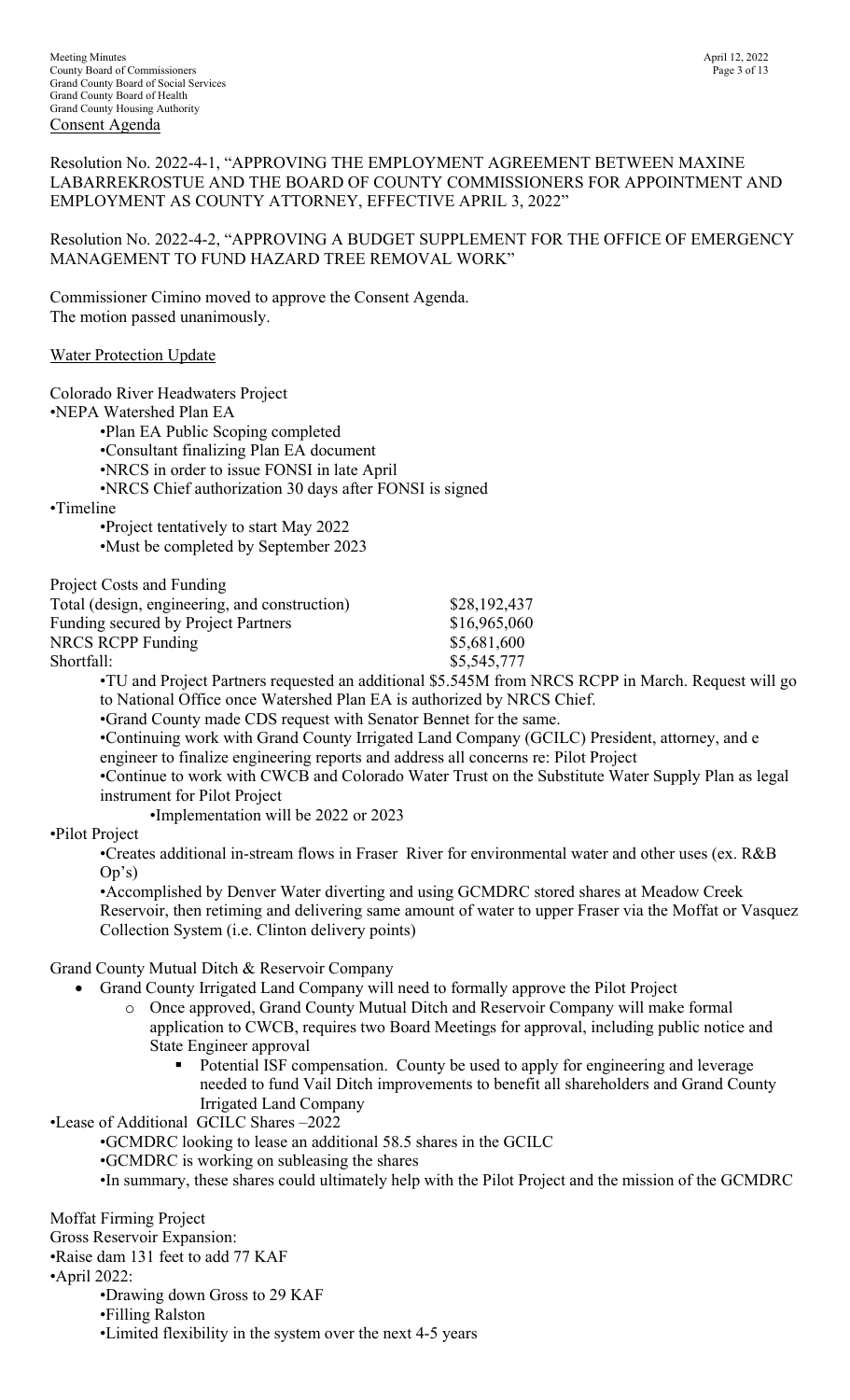Meeting Minutes April 12, 2022<br>County Board of Commissioners Page 4 of 13 County Board of Commissioners Grand County Board of Social Services Grand County Board of Health Grand County Housing Authority •Staff reviewing all the CRCA triggers Grand County / CRCA Implementation Triggers are contingent on Moffat Project Permitting or Gross Reservoir Construction: •LBD Cooperative Effort •Grand County 1,000 AF Fraser River Bypass flow, •1,000 AF Williams Fork, •Grand County Water Users -375 AF, Clinton Bypass Water, Snowmaking water, etc. •USFS 1,500 AF Fraser Bypass flows, •\$3.95M in Project Funding -WPWSD and WPRA •\$2M Water Quality Funding, •\$3M LBD Aquatic Habitat Enhancement, •\$1M LBD or Aquatic Habitat Mitigation (Denver Water using \$984K for Mitigation on Williams Fork River per CRCA) •\$1M for Windy Gap Pumping, etc. •12.5% surcharge for West Slope Fund (Grand County and Summit County split 20%) –funding to LBD. •Shoshone Outage Protocol •No West Slope Water Rights Development Windy Gap Firming Project •WGFP IGA and Northern Water Agreement •Staff reviewing all triggers within both agreements •Northern Water executed contract with Colorado Parks and Wildlife to manage the Willow Creek public access. Northern to update us on when it will be opened to the public. •Processed Materials Agreement –need to renegotiate with Northern Water •WGFP 1041 Permit Conditions •Staff meeting with Reclamation regarding the Municipal Subdistrict's updated NRP and NMP (1041 Conditions 21 and 22) •Chimney Hollow Reservoir •Construction began in August 2021 •90 KAF dedicated storage capacity

CRCA Implementation

Section 13.B: Rich Ditch and Hammond No. 1 Ditch

•Upon Issuance and Acceptance by Denver Water of Permits Necessary for the Moffat Project Denver Water and Grand County agree to fund a study to determine how best to enhance stream flows with Denver Water's rights in the Rich Ditch and Hammond No.1Ditch. Any enhancements would be in addition to the Fraser 1,000 af and would begin with the year the Moffat Project becomes operational.

Kayli Foulk stated that work is being done to ensure that the public is aware of the Grand County Drought Preparedness Plan.

Work has just been started on the Kawuneeche Valley Ecosystem Restoration Collaborative.

| Learning By Doing             |                                                   |
|-------------------------------|---------------------------------------------------|
| Stream Management Plan Update |                                                   |
| Multi-year / phased approach  | Received CWCB Watershed Grant                     |
|                               |                                                   |
| Phase 1                       |                                                   |
| Watershed Assessment          | <b>Expand Stakeholder Outreach</b>                |
| Phase 2                       | <b>Update Grand County Stream Management Plan</b> |
|                               |                                                   |

EWP and Post Fire Recovery

•About \$2 million spent in Area B thus far, with about \$1 million more to go to resume projects after winter hiatus and in new project contracts.

•Possible balance of about \$2 million between the remaining CWCB and NRCS funds.

•Remaining NRCS funds are primarily designated for Construction Assistance (FA), however we need and have requested additional technical assistance (TA) funds. The State Conservationist approved additional EWP TA Funds; request promoted to National for review & action.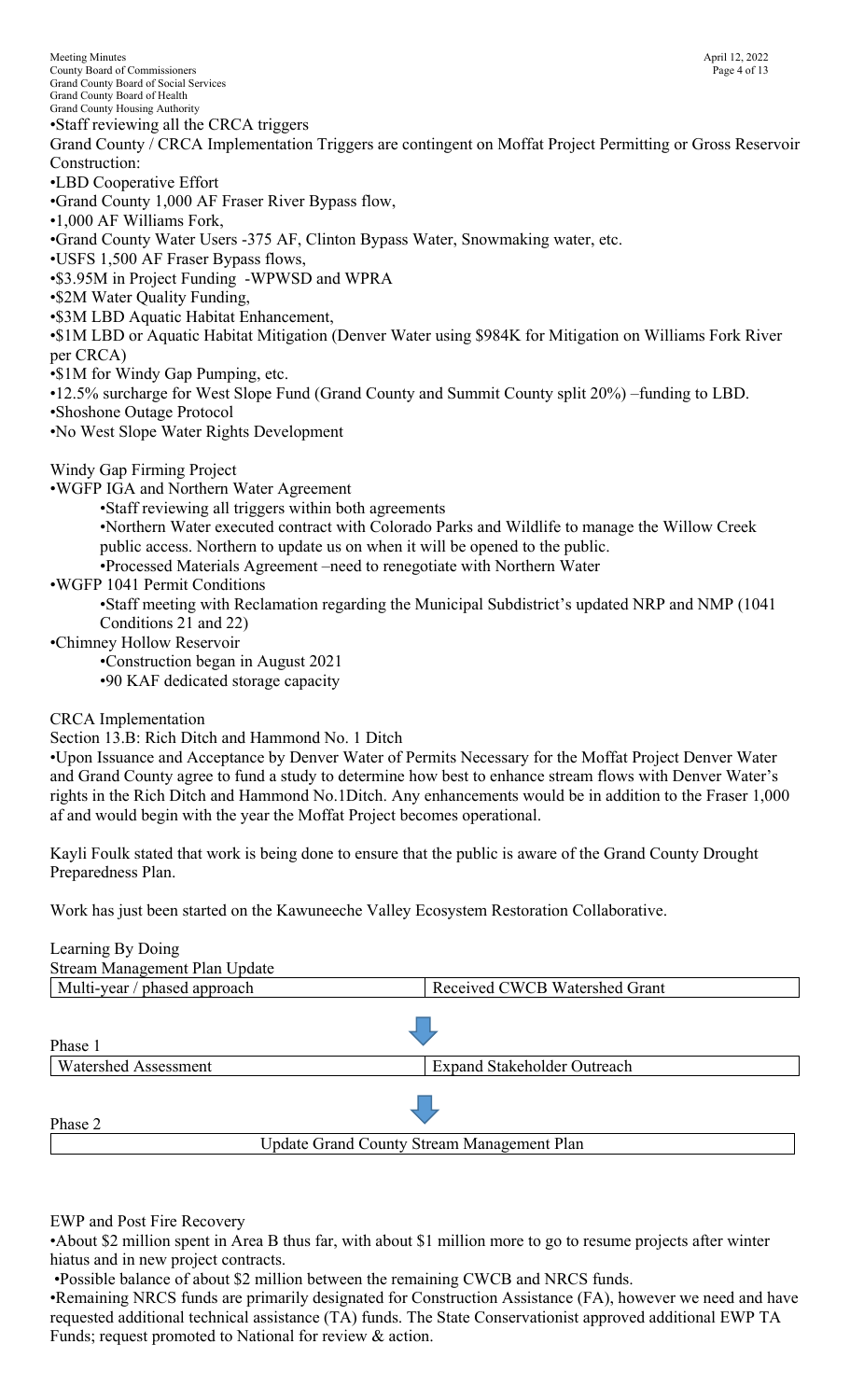•CWCB funds are less restrictive in terms of where they can be used with respect to land ownership, and they can also be used on the Williams Fork Fire recovery.

•Northern and Grand County, USFS, and BLM are looking at additional mulching in the ETF area on Routt and Arapaho National Forest and BLM land, and will be engaging in a prioritization process with these agencies to determine where to do the work.

•Our Watershed Recovery Coordinator is also working to assist USFS to prioritize recovery areas for the Williams Fork Fire, and will be presenting maps to stakeholders later this week.

•ETF Watershed Recovery presentation with fellow sponsor Northern Water scheduled for 5/10.

Commissioner Cimino moved to approve the letter to the Colorado Basin Roundtable in support for Learning by Doing's Water Supply Reserve Fund Grant Application. The motion passed unanimously.

# Colorado Parks & Wildlife, Fisheries Biologist Update with Jon Ewert

Presented Jon Ewert.

The topics to be covered: Fire Impacts Fish Movement study Shadow Mountain reservoir project Fraser River sculpin concern

One of the most severe consequences of the fire was in Trail Creek. The riparian area completely burned. Mr. Ewert stated that they did not find any live fish (Cut Throat) in the stream. Brook Trout did survive in the beaver ponds.

The Fish Movement Study is using tagged fish with antenna in the river.

There are management challenges in Shadow Mountain Reservoir. The suckers are an issue in the Reservoir. Mr. Ewert is planning to stop stocking Trout and instead plans to stock a sterile hybrid called a Tiger Muskie.

Surveys are being performed on the sculpin in the Fraser River.

Departmental Contracts, Comments & Issues

Undersheriff Wayne Schafer is looking at replacing vehicles. The Board supported the decision with the Sheriff's Office purchasing a vehicle.

## Yak Subdivision Exemption

| PROJECT NAME       | Yak Overlook Subdivision Exemption Final Plat                       |
|--------------------|---------------------------------------------------------------------|
| <b>APPLICANT</b>   | Gabriel Wallace                                                     |
| <b>LOCATION</b>    | 1791 GCR 60                                                         |
| ZONING             | Residential/Forestry & Open Districts (Split Zone)                  |
| <b>APPLICABLE</b>  |                                                                     |
| <b>REGULATIONS</b> | Grand County Zoning Regulations, Grand County Subdivision Exemption |
|                    | Regulations, Grand County Master Plan                               |
|                    |                                                                     |

ATTACHMENTS A. Development Application B. Project Narrative Letter C. Proposed Final Plat D. Vicinity and Detail Map E. Title Commitment F. Planning Commission Resolution 2022-01-5 G. DWR Well Permit, No. 218029 STAFF PLANNER Taylor Schlueter, County Planner REQUEST Approval of a Subdivision Exemption to split a 60.05 acre Metes and Bounds parcel into three separate lots.

PURPOSE OF REQUEST

Gabe Wallace, the Applicant, has applied for a Subdivision Exemption to create three lots, approximately twenty (20) acres each, from an existing 60.05 acre metes and bounds parcel.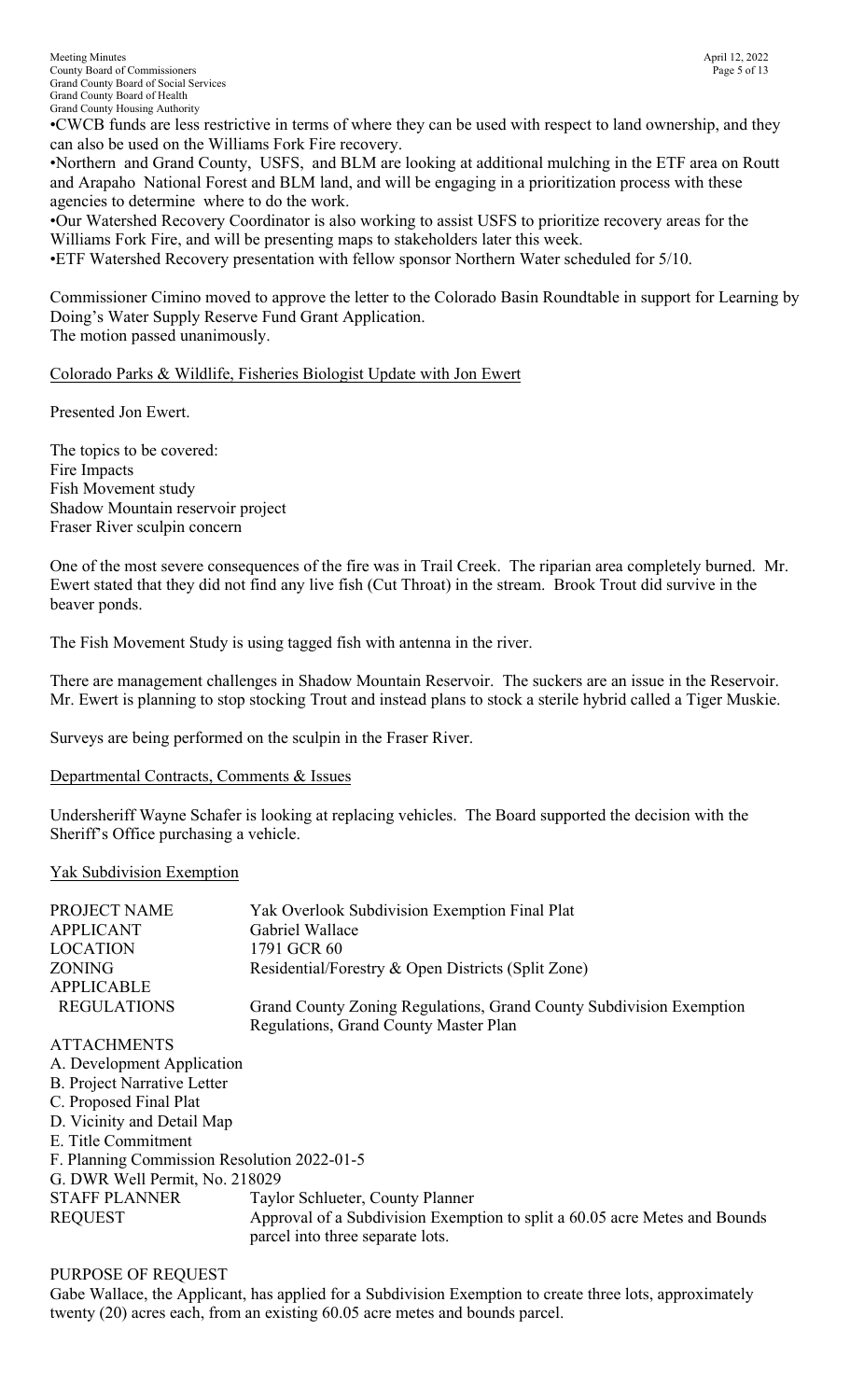The subject property is located just east of the municipal limits of the Town of Granby and is located within the Granby Urban Growth Area. There is an existing domestic well permitted on the site which will be required to be forfeited in exchange for three single-family household use only well permits. Lot 1 of this proposed Subdivision Exemption contains an existing single-family dwelling unit, built in 1972. The property is bordered to the south by the Union Pacific Railroad right-of-way. Running parallel to the railroad is an irrigation ditch.

#### PLANNING COMMISSION RECOMMENDATION

On January 19, 2022, the Grand County Planning Commission recommended approval of the Yak Overlook Subdivision Exemption Final Plat with twenty (20) conditions as outlined in Resolution No. 2022- 1-7.

#### STAFF RECOMMENDATION

The Board of County Commissioners approved the Yak Overlook Subdivision Sketch Plan on February 15, 2022. Staff recommends approval of the Yak Overlook Subdivision Exemption Final Plat. The following conditions shall be met prior to the recording of the Final Plat:

- 1. The Surveyor's Certificate shall be amended.
- 2. An electronic copy of the Final Plat shall be submitted.
- 3. All recording fees are to be paid by the Applicant.

4. Quit Claim Deeds to describe the amended legal description of the lots shall be completed and recorded with the Grand County Clerk and Recorder's Office.

5. The applicant shall quitclaim deed any interest of CR 60 Right-of-Way to Grand County.

6. The applicant will provide a statement of taxes paid for 2022 before the recording of this plat

Commissioner Cimino moved to approve the Yak Overlook Subdivision Exemption Final Plat as presented. The motion passed unanimously.

Sagebrush Subdivision Exemption – Final Plat

Commissioner Linke moved to appoint Rich Cimino as the temporary Chair. The motion passed.

| PROJECT NAME       | Sagebrush Subdivision Exemption – Final Plat                        |
|--------------------|---------------------------------------------------------------------|
| <b>APPLICANT</b>   | MANGUSO, KRISTEN                                                    |
| <b>LOCATION</b>    | METES & BOUNDS 80 ALL 40AC IN THE SE4 SE4 OF SEC 22 T2N R80W        |
|                    | OF THE 6TH PM                                                       |
| <b>ZONING</b>      | Forestry & Open $(R)$                                               |
| <b>APPLICABLE</b>  |                                                                     |
| <b>REGULATIONS</b> | Grand County Zoning Regulations; Grand County Subdivision Exemption |
|                    | <b>Regulations: Grand County Master Plan</b>                        |

ATTACHMENTS A. Development Application B. Project Narrative Letter C. Proposed Final Plat D. Vicinity and Detail Map E. Quit Claim Deed F. Access Easement G. Title Commitment dated January 3rd, 2022 H. Proof of Taxes Paid – 2022 I. Warranty Deed Rec. No. 2019006992 J. Proof of Water K. Planning Commission Resolution 22-03-02 STAFF Taylor Schlueter, County Planner REQUEST Approval of Subdivision Exemption to divide a 40 acre, metes and bounds parcel, into three new parcels.

## PURPOSE OF REQUEST

The Applicant has requested a Subdivision Exemption to divide their 40.00 acre property into three parcels of 29.75, 5.13, and 5.02 acres each.

BACKGROUND & HISTORY

The oldest record of ownership on file is the 2019 Quit Claim Deed transferring title from Kristen Manguso to Kristen Manguso & Dale Frey II. It has historically been used as agricultural land for ranching. The undeveloped property is located approximately 5.5 miles north of US HWY 40 off of GCR 22. There is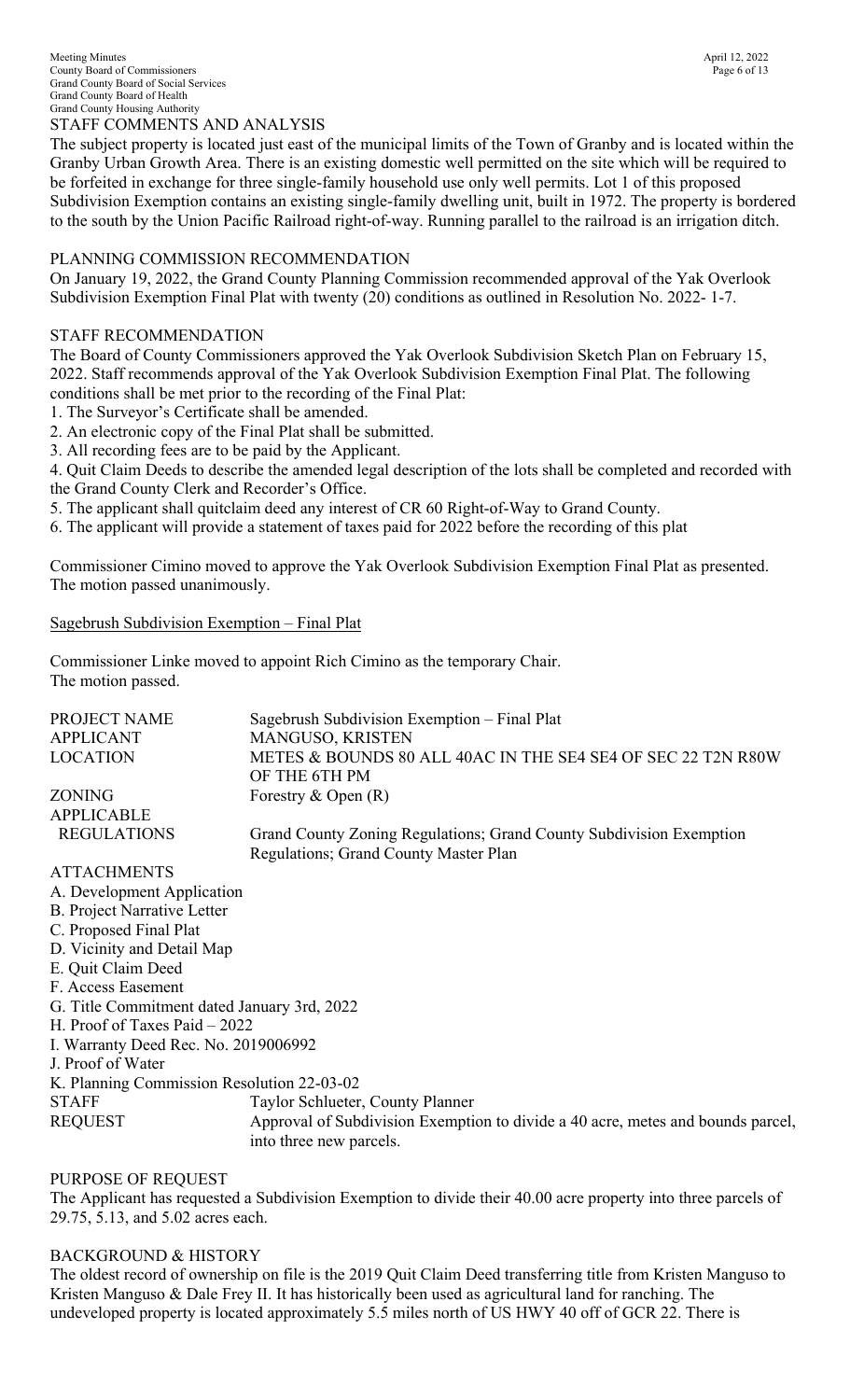driveway access from the proposed Lot 3 and construction is expected to stay at least 30 feet away from an existing seasonal Kirtz ditch. Access to all lots will be available from GCR 22.

# STAFF ANALYSIS

The subject property is not located in any growth area and is currently zoned Forestry & Open. The proposed three lots will be accessed from GCR 22, and an access easement running between proposed lots 1 and 2 will provide access to both. The entire property is currently classified as Agricultural Land by the Grand County Assessor.

## PLANNING COMMISSION

The Planning Commission recommended approval of the Sagebrush Subdivision Exemption on March 9, 2022, with the twelve (12) conditions as outlined in Resolution 2022-03-2.

## STAFF RECOMMENDATION

The Board of County Commissioners approved the Sagebrush Subdivision Exemption Sketch Plan on March 22, 2022. Staff recommends approval of the Sagebrush Subdivision Exemption Final Plat. The following conditions shall be met prior to the recording of the Subdivision Exemption:

1. All recording fees are to be paid by the Applicant.

2. School fees as outlined above shall be provided prior to recording of the Final Plat.

3. Applicant will be required to provide \$1000.00 per lot for a total of three (3) lots before the sale of the lot to be held either by Grand County or turned over to a properly formed Sanitation District for future water quality measure. Applicant will also be required to enter into a Water Quality Agreement with the county prior to recording of this plat.

4. An electronic copy of the Final Plat shall be submitted.

Adjacent property owner Rebecca Guthrie stated that this may meet the Master Plan, the property is miles from an approved growth plan. The smaller parcels adjacent to this property were subdivided years before the Master Plan was discussed.

The Master Plan was put into place to protect views, open space, and the character of rural Grand County. This does not appear to meet those goals.

Ms. Guthrie stated that Lot 1 will obstruct her views. Regarding the environmental sites, Ms. Guthrie is concerned over sites that need to be cleaned up. The previous owner dumped fluids on the property. A neighbor stated that he had conversations with the applicant with regard to the fluids that were dumped on the property.

Commissioner Linke moved to approve the Sagebrush Subdivision Exemption – Final Plat as presented. The motion passed unanimously.

Commissioner Manguso returned as Chair.

Public Hearing – Great Divide Lettuce Colony Inc., New Retail Marijuana Cultivation Facility License

The public hearing scheduled to begin at 1:30 p.m. was called to order by Chair Manguso at 1:30 p.m. County Attorney Maxine LaBarre-Krostue set the record as follows:

| Exhibit A | <b>Business Overview</b>                                                                      |
|-----------|-----------------------------------------------------------------------------------------------|
| Exhibit B | Regulated Marijuana Business License Application                                              |
| Exhibit C | <b>Trade Name Registration</b>                                                                |
| Exhibit D | Certificate of Good Standing from Colorado Secretary of State                                 |
| Exhibit E | Copy of the Bylaws for Great Divide Lettuce Colony, Inc.                                      |
| Exhibit F | <b>Executed Copy of Lease</b>                                                                 |
| Exhibit G | Diagram of Premises for Great Divide Lettuce Colony, Inc.                                     |
| Exhibit H | <b>Explanation of Funding Sources</b>                                                         |
| Exhibit I | No Inspections, violations, orders to show cause, summary suspensions or administrative holds |
| Exhibit J | Colorado Sales Tax License                                                                    |
| Exhibit K | Security Plan & Burglar Alarm Monitoring Contract Letter of Intent                            |
| Exhibit L | Copy of Application and License Fees Submitted to the State for the County                    |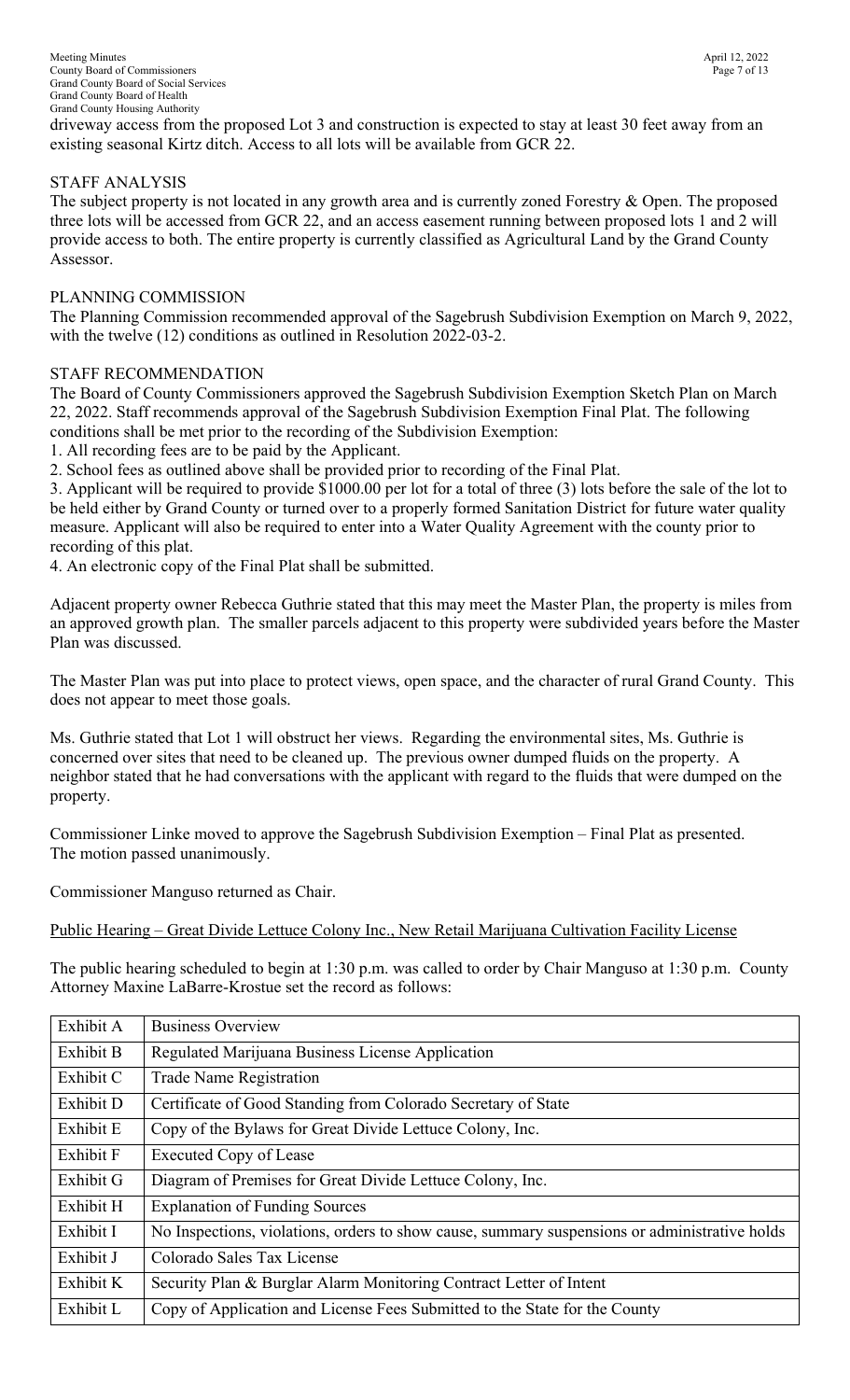| <b>Grand County Housing Authority</b> |                                                                                                                                                                                                                                                                                                                                                                                                                                                                                                 |
|---------------------------------------|-------------------------------------------------------------------------------------------------------------------------------------------------------------------------------------------------------------------------------------------------------------------------------------------------------------------------------------------------------------------------------------------------------------------------------------------------------------------------------------------------|
| Exhibit M                             | Copy of Application Fees Submitted to the County                                                                                                                                                                                                                                                                                                                                                                                                                                                |
| Exhibit N                             | Grand County Marijuana Business License Application, Memorandum of Understanding Form                                                                                                                                                                                                                                                                                                                                                                                                           |
| Exhibit O                             | Grand County Department of Community Development Marijuana License Review - Includes<br>comments from applicant<br>O-1 Letter to Colorado Division of Water Resources requesting a Substitute Water Supply Plan<br>O-2 Email dated 04.10.2022 from Middle Park Water approving short-term augmentation<br>water contract<br>O-3 Water Deeds from John Kovacs for five shares of \$100 each of the Capital Stock of The<br>Grand County Irrigated Land Company to Granby Development Company LLC |
| Exhibit P                             | Letter from Applicant Detailing Previous or Current Marijuana Licenses held                                                                                                                                                                                                                                                                                                                                                                                                                     |
| Exhibit Q                             | Supplemental Information Provided to the State                                                                                                                                                                                                                                                                                                                                                                                                                                                  |
| Exhibit R                             | State of Colorado Marijuana Conditional License                                                                                                                                                                                                                                                                                                                                                                                                                                                 |
| <b>Exhibit S</b>                      | Land Use within 1000 Foot Buffer                                                                                                                                                                                                                                                                                                                                                                                                                                                                |
| Exhibit T                             | Map of 2-Mile Radius - the "Neighborhood"                                                                                                                                                                                                                                                                                                                                                                                                                                                       |
| Exhibit U                             | Grand County Assessor's Property Record and Schedule Number                                                                                                                                                                                                                                                                                                                                                                                                                                     |
| Exhibit V                             | Proof that Property Taxes Are Paid                                                                                                                                                                                                                                                                                                                                                                                                                                                              |
| Exhibit W                             | Applicants Marijuana Management Plan                                                                                                                                                                                                                                                                                                                                                                                                                                                            |
| Exhibit X                             | Marijuana License Applications and Badges for Current Employees                                                                                                                                                                                                                                                                                                                                                                                                                                 |
| Exhibit Y                             | Notifications<br>Y-1 Proof of Publication in the Middle Park Times on March 31, 2022<br>Y-2 Proof of Posting on the Property - Posting date of March 31, 2022                                                                                                                                                                                                                                                                                                                                   |
| Exhibit Z                             | <b>Public Comments</b><br>Z-1 Email from Mariette McGrath dated 04.11.2022 opposed<br>Z-2 Email from Gail Bendrat dated 04.11.2022 opposed                                                                                                                                                                                                                                                                                                                                                      |
| Exhibit AA                            | Petition provided by the applicant with 12 signatures in favor                                                                                                                                                                                                                                                                                                                                                                                                                                  |

Commissioner Linke moved to set the neighborhood to a two-mile radius. The motion passed unanimously.

| To:        | <b>Grand County Board of County Commissioners</b>                                       |
|------------|-----------------------------------------------------------------------------------------|
| From:      | Sara L. Rosene, Grand County Clerk and Recorder                                         |
| Date:      | April 12, 2022                                                                          |
| Re:        | Retail Marijuana Cultivation Facility (the term "retail marijuana" is commonly known as |
|            | "recreational marijuana")                                                               |
| Applicant: | Great Divide Lettuce Colony Inc.                                                        |
|            | Peter W. Doerken, Owner                                                                 |
| Location:  | 1851 County Road 60, Unit C, Granby, CO                                                 |
|            | Zone District: Forestry and Open                                                        |
| Applicable |                                                                                         |
|            | Regulations: Ordinance $#18$                                                            |
| Request:   | The Applicant is requesting a County Retail Marijuana Cultivation Facility              |

# **Discussion:**

Grand County Board of County Commissioners passed Resolution No. 2014-1-26 and Ordinance #14 and then updated the ordinance in Ordinance #18 to exercise the authority of the County of Grand to allow state licensed marijuana establishments to exist in unincorporated Grand County in accordance with applicable state laws and regulations as well as the additional local licensing requirements and other restrictions. This regulation and ordinances were adopted pursuant to constitutional and statutory authority as well as the county's authority under its police power in order to preserve the public health, safety, and general welfare.

The applicant for this Retail Marijuana Cultivation Facility, Great Divide Lettuce Colony Inc., Peter W. Doerken, is the owner of Great Divide Lettuce Colony Inc. The proposed location is 1851 County Road 60, Unit C, Granby, CO 80446. The building is owned by Granby Development Company LLC and is leased to Great Divide Lettuce Colony Inc. from November 1, 2021 through October 31, 2026.

Applications for Retail Marijuana Licenses are submitted to the State of Colorado Marijuana Enforcement Division. The State then begins its review process. The State collects the state fees and within seven days remits the initial application and \$2,500 to the local jurisdiction. If additional documentation is needed, it is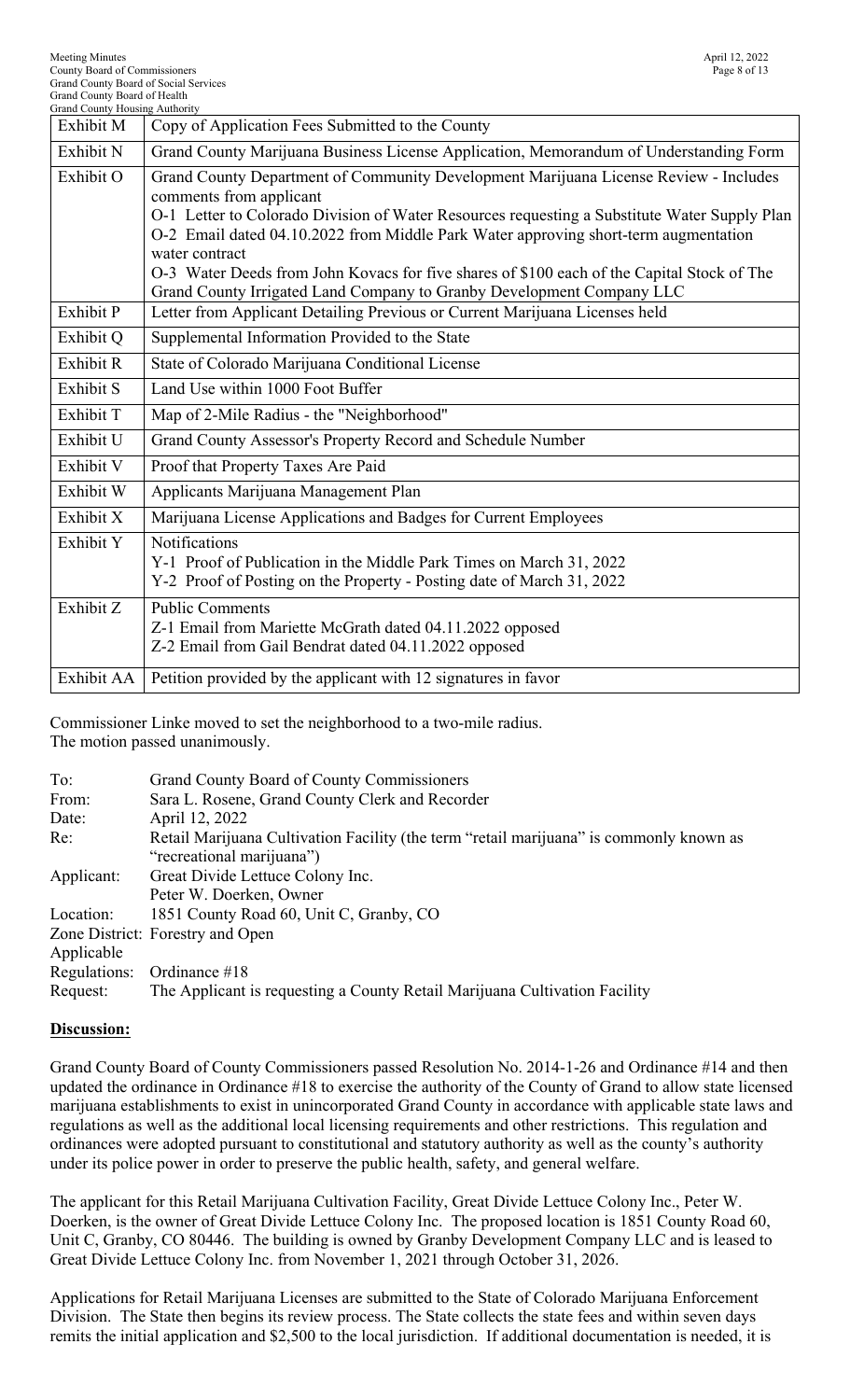requested of the applicant. This information is not forwarded to the local authority by the State. The state then must make a determination to approve or deny the license no sooner than 45 days and no later than 90 days. Once the license is approved, the Conditional State license is remitted to the local authority.

Grand County uses the initial state license application and the County application to start the review process. In addition to the County application, a fee of \$5,500 is required.

Grand County makes the notifications required in the County Ordinance. The County Clerk's review includes the following:

- 1. Review of the initial state application.
- 2. Review of the documents included with the County application.
- 3. Receipt of the \$5,500 fee

4. Contact with both the state and the applicant to obtain any additional documents or to receive clarification.

During the review process, the County Clerk's Office makes courtesy notification to all landowners, taxing districts, hospitals, and towns within 1,000 of the proposed license location.

After the final review, the Clerk and Recorder schedules a public hearing to be heard by the Board of County Commissioners.

# *Compliance with Grand County Resolution No. #18*

"Retail Marijuana Cultivation Facility. Retail marijuana cultivation facilities may operate only in areas zoned as Forestry and Open Districts after issuance of a special use perm as provided in the Grand County Zoning Regulations, or zoned as Business District"

# Section 5 – Ordinance #18 – Application

County application:

*1. Operating Fee or Operating Renewal Fee (cash or check only). This fee is non-refundable and not dependent on the approval of an application.* 

County portion of state fee is \$2,500 and has been received by County.

County application and license fee is \$5,500 and has been received by County.

# Section  $6$  – Ordinance  $\#18$  – Classes of licensing

For the purpose of regulating the cultivation, manufacture, testing, distribution, offering for sale, and sale of retail and/or medical marijuana, the Board of County Commissioners, in the Board's sole discretion, upon application in the prescribed form made to the Clerk and Recorder, may issue and grant to the applicant a local license from any of the following classes, and Grand County hereby authorizes issuance of the licenses of the following classes by the state licensing authority in locations in unincorporated Grand County, subject to the provisions and restrictions set forth in this regulation and ordinance:

(1) Retail marijuana store. Retail marijuana stores may operate only in areas zoned as Business District or as Tourist District.

# Section 7 – Ordinance #18 – Set Neighborhood, Schedule Hearing and Notice

(1) Upon receipt of a complete application for a marijuana establishment and payment of fees and costs, the Clerk and Recorder shall designate the neighborhood to be considered during the public hearing. The neighborhood designated shall be either the presumptive neighborhood consisting of the area within a two mile radius of the main entrance to the premises, or a different neighborhood established by considering the geographical area around the premises subject of the application, the persons potentially to be served by the license, community of the area, where inhabitants obtain services and products, distances between municipalities and communities, and such other factors as the Clerk and Recorder may determine demonstrate a "neighborhood." A neighborhood may include areas within municipal boundaries without including the entire municipality. No designation of neighborhood shall include the entire county or a majority of the land acreage of the County. Notice of the neighborhood designated shall be provided to the applicant and made public within five business days following receipt of a complete application.

(2) Upon receipt of a complete application, the Clerk and Recorder shall schedule a public hearing upon the application before the Board of County Commissioners not less than thirty days from the date the application is complete. Public notice of the application and public hearing shall be given not less than ten days prior to such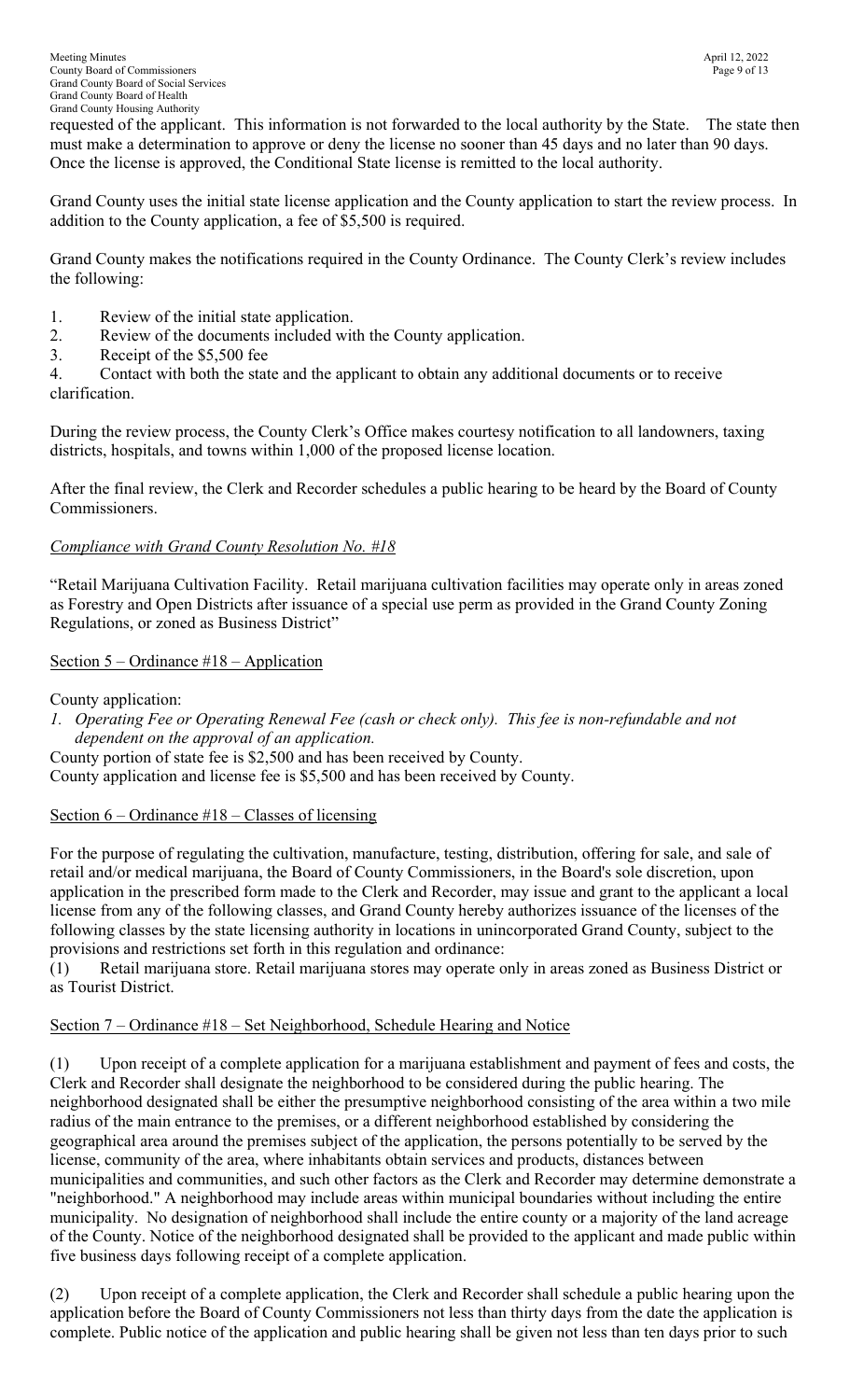Meeting Minutes<br>
April 12, 2022<br>
County Board of Commissioners<br>
Page 10 of 13 County Board of Commissioners Grand County Board of Social Services Grand County Board of Health Grand County Housing Authority

hearing. Public notice shall be given by the posting of a sign in a conspicuous place on the premises for which application has been made, and by legal publication in a newspaper of general circulation in the area of the licensed premises. Published notice shall contain the same information as that required for posted notice.

(3) Posted notice shall be by posting a sign of suitable material, not less than twenty-two inches wide and twenty-six inches high, composed of letters not less than one inch in height and stating the type of license applied for, the date of the application, the date of the public hearing, and the name and address of the applicant, and such other information as may be required to fully apprise the public of the nature of the application. If the applicant is a partnership, the posted notice shall contain the names and addresses of all partners, and if the applicant is a corporation, association, or other organization, the posted notice shall contain the names and addresses of the president, vice-president, secretary, and manager or other managing officers.

(4) The applicant shall also cause publication of a display advertisement of not less than a one-quarter page of the newspaper containing the same information as that required for posted notice.

(5) If the building in which retail or medical marijuana is to be sold is in existence at the time of the application, any sign posted as required in subsections (2) and (3) of this section shall be placed so as to be conspicuous and plainly visible to the general public. If the building is not constructed at the time of the application, the applicant shall post the premises upon which the building is to be constructed in such a manner that the notice shall be conspicuous and plainly visible to the general public.

Section 8 – Ordinance #18 - Public Hearing

*(1) The public hearing shall consider the neighborhood established pursuant to Section 7(1). (2) At any public hearing held pursuant to this regulation and ordinance, a Party in Interest shall be* 

*allowed to present evidence and to cross-examine witnesses.* 

*(a) The following shall have automatic Party in Interest status for all proceedings:* 

*(I) The applicant; and* 

*(II) A person residing, holding, or owning any property interest in the neighborhood may file with the Clerk and Recorder written objections to or support for an application, and/or may appear in person at such public hearing to submit such objection or support.* 

*(b) A person who is not an automatic Party in Interest under Section 8(2)(a) but who is affected or aggrieved by the action of the Board of County Commissioners may be granted Party in Interest status, but only after the person files with the Board of County Commissioners a written request to be added as a Party in Interest. The request must set forth a brief and plain statement of the facts which entitle the requester to be admitted and the matters which the requestor claims should be decided. Such written request shall be filed at*  least 5 days prior to the scheduled public hearing. The Board of County Commissioners shall determine *requested Party in Interest status on the day of the public hearing. Nothing shall prevent the Board of County Commissioners from admitting any person or agency as a Party in Interest to a public hearing for a limited purpose. The Board of County Commissioners shall have the authority to decide Party in Interest status and may grant Party in Interest status to those not conforming to these requirements upon a showing of good cause or excusable neglect.* 

*(3) The Board of County Commissioners has the discretion to accept or reject comments, statements, and/or documents from any person, whether or not the person qualifies as a Party in Interest.* 

*(4) The Board of County Commissioners shall give all evidence the weight it deems appropriate.* 

*(5) The Board of County Commissioners has authority to refuse to issue any marijuana establishment license for good cause. For purposes of this subsection (5), the term "good cause" means:* 

*(a) The applicant has violated, does not meet, or has failed to comply with any of the terms, conditions, or provisions of the Colorado Retail Marijuana Code, the Colorado Medical Marijuana Code, this regulation and ordinance, or any rule or regulation promulgated pursuant thereto; and/or* 

*(b) With respect to a second or additional retail or medical marijuana establishment license applied for by the same applicant, the Board of County Commissioners shall consider the effect on competition of the granting or disapproving of additional licenses to such licensee, and no application for a second or additional license that would have the effect of restraining competition shall be approved; and/or* 

*(c) Evidence that the issuance of the license and subsequent operation of the business will adversely impact the health, welfare or public safety of the neighborhood in which the marijuana establishment is proposed to be located.* 

*(6) Before entering any decision approving or denying the application, the Board of County Commissioners shall consider, except where this regulation and ordinance specifically provides otherwise, the facts and evidence adduced as a result of public hearing required by this section, and any other pertinent matters affecting the qualifications of the applicant for the conduct of business as a marijuana establishment. (7) The Board of County Commissioners shall also consider:* 

*(a) The reasonable requirements of the neighborhood and the desires of the adult inhabitants as evidenced by petitions, remonstrance, or otherwise; and* 

*(b) The number and availability of other marijuana establishments in or near the neighborhood under consideration.*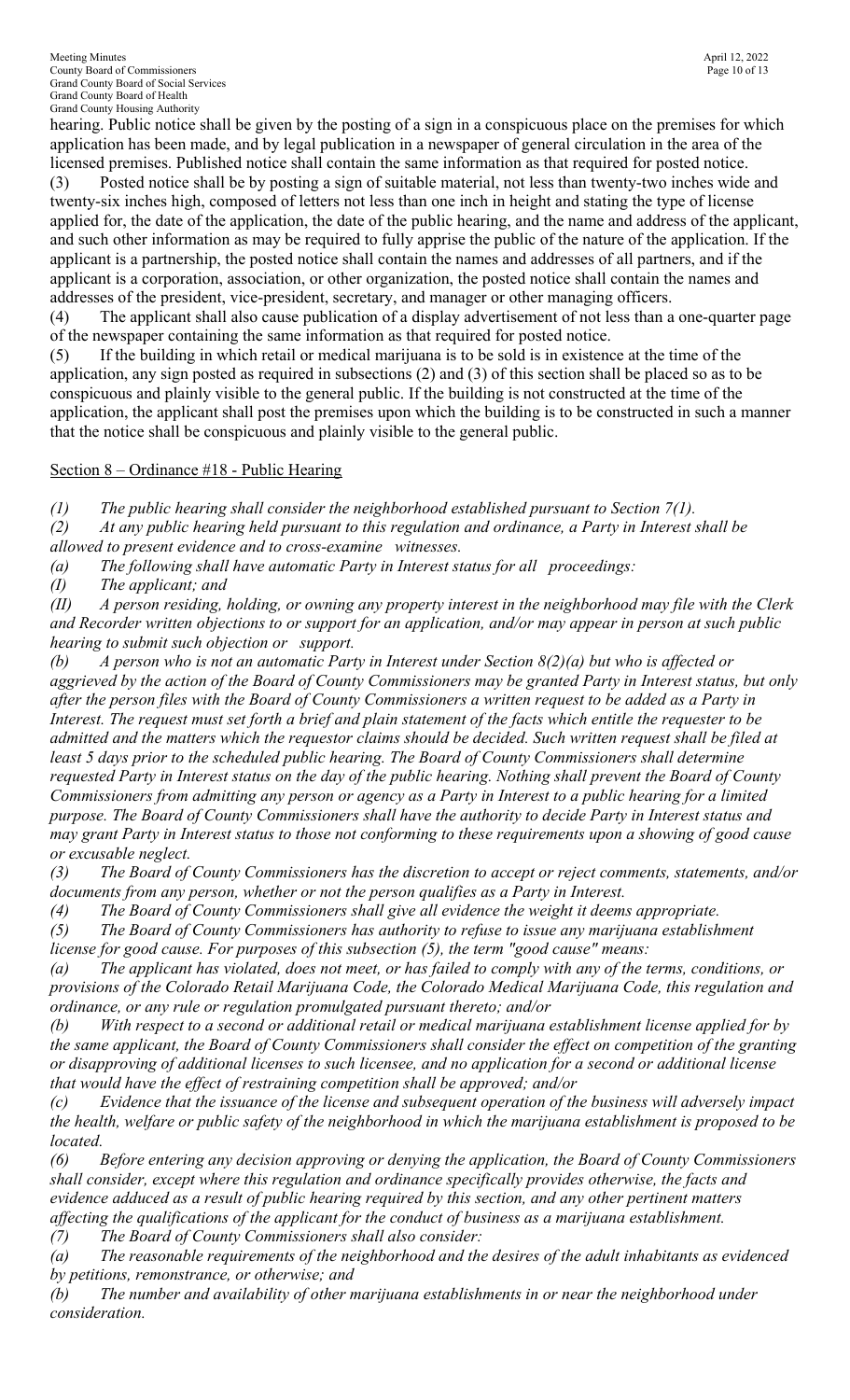*(8) The local licensing authority shall have the authority to impose such reasonable terms and conditions on a license as may be necessary to protect the public health, safety and welfare, and to obtain compliance with the requirements of this regulation and ordinance and applicable law.* 

# **Comments**

The Grand County Clerk and Recorder has received all documentation required by Grand County Ordinance #18. The fees required by law and statute have been remitted.

The type of license being requested allows the applicant to cultivate and sell for the purpose of retail (recreational) purposes.

# **Recommendation**

If, after taking testimony at the public hearing, the Board of Commissioners approves the license, the Clerk and Recorder recommends that operations be allowed after the following items are complete.

- 1. No operations under this license shall be permitted until all conditions herein have been complied with and the Grand County Clerk has provided written notice of the satisfaction of those conditions.
- 2. Current list of employees provided to the County Clerk on a quarterly basis.
- 3. An approved Special Use Permit from Grand County.
- 4. Complete set of plans provided to Community Development for the completion of the interior of the building.
- 5. Certificate of Occupancy from Community Development to allow use of the building.

Clerk and Recorder Rosene stated that this is a recreational grow license only.

Attorney for the applicant, Brian Blumenfeld, presented on behalf of the applicant.

The license being applied for is a cultivation facility only. This is not a store.

Attorney for the applicant, Brian Blumenfeld stated that the license being applied for will not impact the Cold Springs operation in any way. Cold Springs will continue to operate as it has in the past.

This license is part of an overall strategy and plan to ensure the survival of Cold Springs.

The proposed project is a 6,000 square foot warehouse. It is not a greenhouse. It is completely self-contained, hard-sided building. There is no public interface and no public access. The facility is completely environmentally self-contained.

There will be surveillance on the building that works with infrared lighting and motion detection. There are extensive security regulations.

There will be only four employees in the facility at a time.

The harvest will be approximately 5.5 times per year. It is not a giant facility. There will be no big trucks coming in and getting loaded. The harvest will be moved out in private vehicles.

Odor will not be an issue. The industry has come a long way for mitigation. There are carbon filtration systems. The air will be carbon scrubbed four times per hour.

There will be no signs or advertising on the building.

Cold Springs is operating part of the year. This will provide additional fulltime employment.

The Vail Ditch is part of the water source. There is also a well on the property.

County Manager Ed Moyer stated that as part of the Special Use Permit, the County will require that there is no impact to the Grand County Mutual Ditch and Reservoir Company as it relates to the Granby No. 1 Ditch and the Willis Ditch.

Mariette McGrath stated that she is up the road from the proposed facility. Ms. McGrath stated that she thought the property would stay the way that it was and remain only a greenhouse with food production. Ms. McGrath does not want Grand County to be the marijuana capital.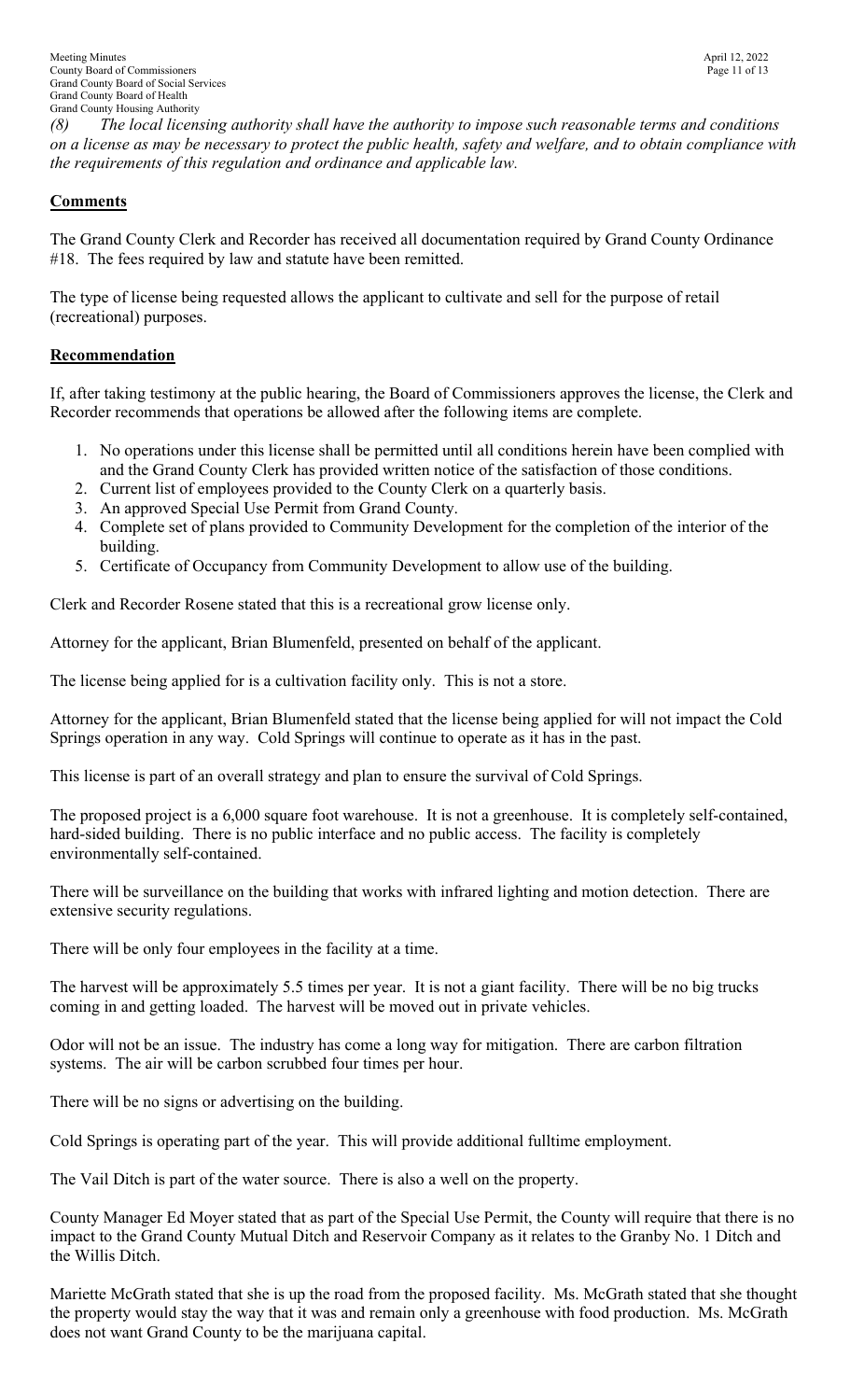Asa Holley stated he represents the owners of the property to the south or the proposed facility. Mr. Holley has no issue with the grow facility. His only issue is water use and fertilizers.

The Vail Ditch runs from May to August depending on supply.

Mr. Holley understands that the Vail shares cannot be used by an augmentation source.

Neal Gibbons stated this is a closed structure facility. They will recirculate and reclaim water. They expect to use 100 to 200 gallons of water usage per day on higher usage days.

Water will remain in the building. It will not be dumped outside the building. There is not much runoff. Water will evaporate inside the building.

With regard to pesticides, there will be very little use of pesticides. They will use organic best practices. The goal is to make the product as clean as possible.

Commissioner Cimino moved to approve the Retail Marijuana Cultivation Facility License Great Divide Lettuce Colony Inc. as presented with conditions. The Special Use Permit will address all the water issues. The motion passed unanimously.

Commissioner Cimino moved to close the public hearing. The motion passed unanimously.

## Board Business

## Calendar

| April 12<br>April 13-14<br>April 14 | Wildfire Council meeting at 5 pm<br>Energy and Environment Symposium in Rifle, all day<br>Utility Coordinating Committee Meeting at Java Lava Café in Granby, starting at 7:30 |
|-------------------------------------|--------------------------------------------------------------------------------------------------------------------------------------------------------------------------------|
|                                     | am                                                                                                                                                                             |
| April 14                            | Associated Governments of Northwest Colorado (AGNC) Legislative Call via Zoom,<br>starting at 8:30 am                                                                          |
| April 14                            | Counties & Commissioners Acting Together (CCAT) Hybrid Meeting (As Needed),<br>starting at 3:30 pm                                                                             |
| April 14                            | <b>Wolf Reintroduction Call</b>                                                                                                                                                |
| April 15                            | Health Insurance Affordability Enterprise Board Meeting via Zoom, 8 to 10 am                                                                                                   |
| April 15                            | Colorado Counties, Inc. (CCI) Short Term Rental Discussion via Zoom 9 to 10:30 am                                                                                              |
| April 15                            | <b>STAC</b> meeting in Steamboat Springs                                                                                                                                       |
| April 18                            | CCAT Governing Board Hybrid Meeting, 11:30 am to 1 pm                                                                                                                          |
| April 20                            | Visit with Senator Hickenlooper in Granby (TBD)                                                                                                                                |
| April 21                            | Associated Governments of Northwest Colorado (AGNC) Legislative Call via Zoom,<br>starting at 8:30 am                                                                          |
| April 21                            | National Association of Counties West Region Regular Conference Call, 2 to 3:30 pm                                                                                             |
| April 21                            | CCAT Monthly All-Member Meeting via Zoom, 3:30 to 5 pm                                                                                                                         |
| April 21                            | Grand County Builders Association Membership Meeting (Venue TBD), 5 to 7 pm                                                                                                    |
| April 22                            | CCI Legislative Briefing via Zoom, noon to 1:30 pm                                                                                                                             |
| April 25                            | Colorado Basin Roundtable Next Steps via Zoom, noon to 4 pm                                                                                                                    |

## Office of Emergency Management

## Presented by Alyssa Ingles:

## Purpose

The purpose of the Grand County, Colorado East Troublesome Fire Recovery Report (Report) is to analyze the County's response and recovery from the East Troublesome Fire in late 2020. This report seeks to inform the County and stakeholders regarding the recovery process, examine what resources are available for post-fire recovery, identify what resources are missing and where there are gaps, and discuss how the County can address these gaps. This report also seeks to explore future steps for the County as recovery continues. The primary goal of long-term recovery operations is to rebuild safely and wisely, reducing future hazards and optimizing community improvements. These operations include: reconstructing public facilities, coordinating delivery of long-term social and health services, improving land use planning and implementation, updating planning documents, re-establishing the local economy to pre-disaster levels, recovery of disaster-related costs, and effective integration of mitigation strategies into recovery planning and operations. This Report consists of a